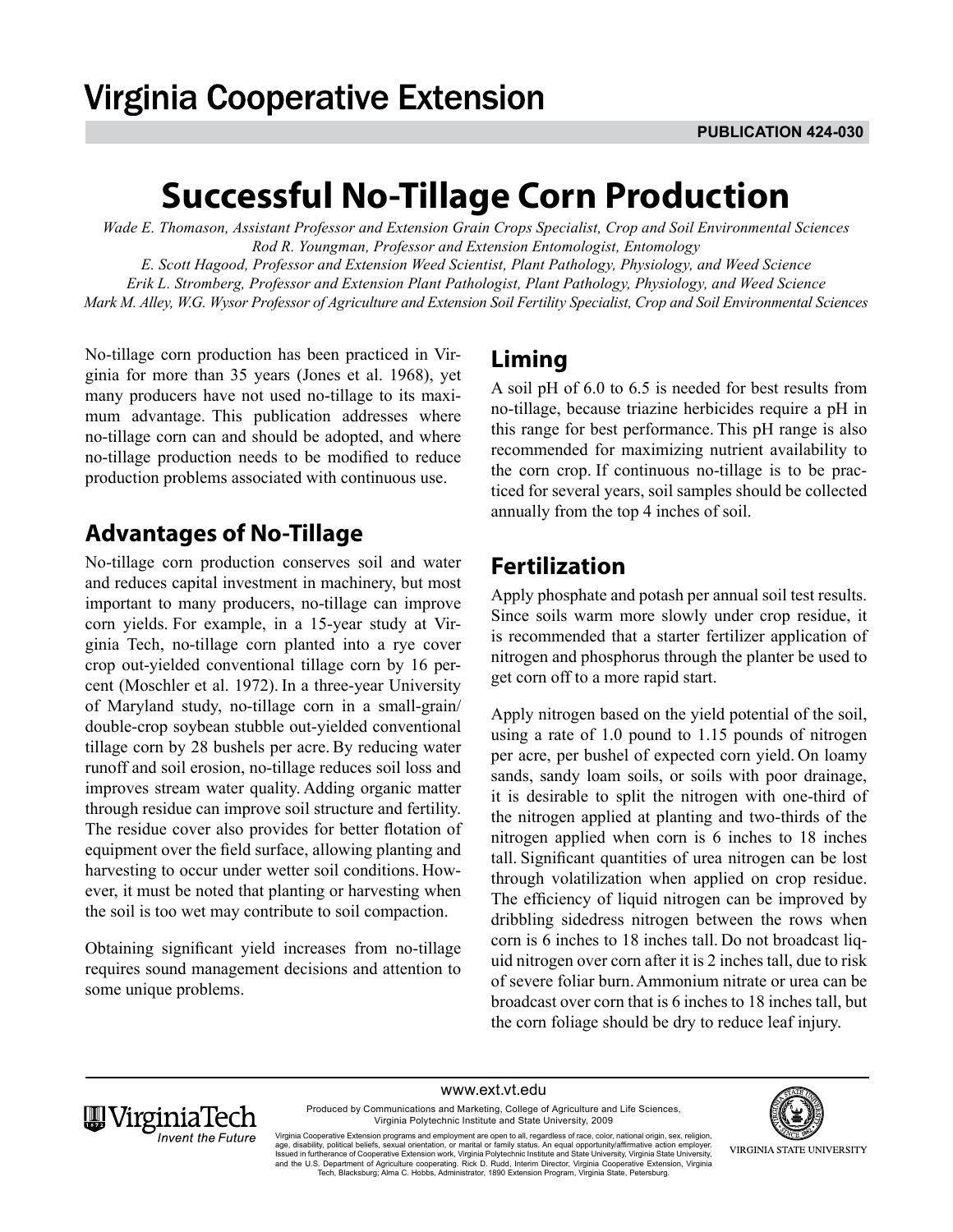## **Date of Planting**

Soil temperatures at the 2-inch depth can be 20 degrees cooler under no-tillage than conventional tillage. Optimum corn germination occurs when midmorning soil temperatures reach approximately 50 degrees at the planting depth. Therefore, no-tillage corn generally should be planted about a week later than conventionally tilled corn.

### **No-Tillage Planters**

The selection and adjustment of no-tillage planters depends on the amount and type of residue cover, the soil type, and soil moisture. Planters should cut through residue cover and provide uniform placement of the seed in the soil at the proper depth to achieve good seed contact with the soil. No-tillage planters must firm the soil around the seed to ensure good germination and quick seedling emergence. Planters equipped with double-disk seed-furrow openers are recommended for no-tillage planting. Narrow, single, or dual-press wheels may be used for firming the soil around the seed. The adjustment and operation of planters should be in accordance with the manufacturer's recommendations.

It is important to avoid excessive speeds while planting to ensure correct planter operation once it is adjusted for the field setting. If the planter cannot be set to obtain adequate soil-to-seed contact, one should assume a 10 percent to 15 percent stand loss when determining the seeding rate per acre. For a final population of 22,000 plants, approximately 26,000 seeds per acre are needed. More details on setting planters can be found in *Planter/Drill Considerations for Conservation Tillage Systems,* Virginia Cooperative Extension publication 442-457 (*http://pubs.ext. vt.edu/442/442-457/442-457.html*).Under most conditions, seeds should be planted 1 inch to 2 inches deep. When soils are cold or wet, it is advisable to plant the corn only 1 inch deep, but always ensure complete coverage of the seed.

### **Weed Control**

Weed control in no-tillage corn is often more difficult than in conventionally tilled corn. As a general rule, herbicide effectiveness decreases with the amount of crop and weed debris on the soil surface. This debris ties up herbicides and also presents a physical barrier

to the uniform distribution of the herbicide on the soil for residual activity. Consequently, selection of herbicide rates and application methods is critical. Read and follow instructions on the herbicide label. On the other hand, residue cover provides some suppression of many weed species. In addition, there is generally less incidence of large-seeded weeds in continuous notillage systems.

### **Control of Existing Vegetation at Planting**

The types of weeds present and the type of cover determine the herbicide program required to control vegetation present at planting. It is necessary to consider the burndown materials and the postemergence characteristics of the other herbicides to be used in relationship to the weed infestation.

Annual grasses and broadleaf weeds can be controlled with nonselective herbicides, such as glyphosate or paraquat.In general, no alteration in the residual herbicide program is needed to supplement the nonselective herbicide in these instances, although some herbicide labels require slightly higher rates to compensate for herbicide adsorption on the cover crop or other plant material.

When planting in perennial grass sods, a single paraquat application may not be sufficient to give satisfactory control.Control of orchardgrass and fescue requires use of the highest labeled rates of atrazine in addition to paraquat. The use of atrazine plus simazine combinations in perennial sods is not recommended because, unlike atrazine, simazine does not have postemergence activity and will not aid in burndown of these grass sods. In very vigorous orchardgrass or fescue sods, two applications of paraquat are sometimes required to achieve complete control.

The use of glyphosate should be considered for control of existing perennial broadleaf and grass weeds at planting. Care must be taken to allow these weeds to reach the minimum growth stages listed on the label before application is made. Often, this delays corn planting to the point that alternative crops or tillage methods should be considered as a means of control. The use of glyphosate should also be considered when heavy infestations of annual weeds are present and have advanced to the stage at which paraquat will give only partial control.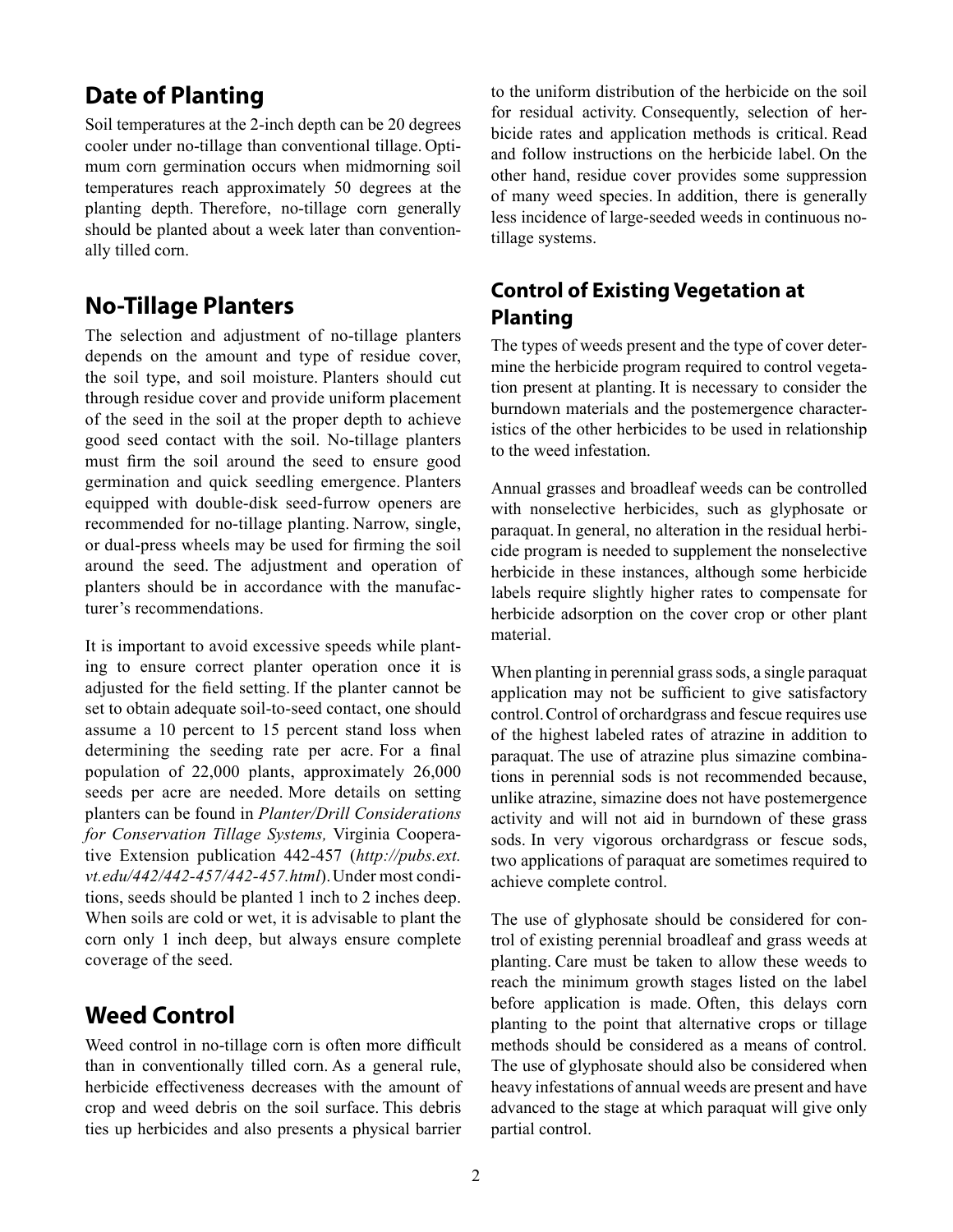### **Control of Annual Grasses**

Fall panicum and other annual grasses can be major problems in no-tillage corn production. Simazine has good activity on annual grasses, and a combination of atrazine and simazine will give good control, especially of late-season flushes of these annual grasses.Chloroacetamide herbicides, including metolachlor, alachlor, and acetochlor, also provide good residual control of annual grasses and suppression of yellow nutsedge. These herbicides can be used in combination with atrazine, or in combination with atrazine and simazine. Carefully consult the label and *Pest Management Guide: Field Crops, 2009,* Virginia Cooperative Extension publication 456-016 (*http://pubs.ext.vt.edu/456/456-016/456-016. html*)*,* for rotation crop restrictions following atrazine and simazine applications.

### **Control of Triazine-Resistant Pigweed**

Triazine-resistant pigweed is a major problem in a large part of our no-tillage corn acreage.The weed has no susceptibility to the triazine herbicides.Residual chloroacetamide herbicides afford fair-to-good control of this weed with optimum activation rainfall. If there is not sufficient rainfall for activation or if very heavy rainfall occurs early in the season, pigweed control with these compounds will be inadequate, and a postemergence herbicide application will be required. Excellent preemergence residual control of pigweed can be obtained when flumetsulam, mesotrione, or pendimethalin are included in the pre-emergence herbicide application. These compounds are available in prepackaged mixes. One product used extensively in Virginia no-till corn, Lumax, contains atrazine and metolachlor for general residual weed control, plus mesotrione for residual control of pigweed. Information on composition of the prepackaged mixes is contained in *Pest Management Guide: Field Crops, 2009,* Virginia Cooperative Extension publication 456-016.

#### **Control of Perennial Broadleaf Weeds**

In the absence of tillage, herbaceous perennial broadleaf weeds can become very troublesome in no-till corn plantings. These species must be controlled with systemic herbicides at growth stages when translocation towards underground perennial plant structures is maximized. Generally, these perennials have not emerged at the time of planting, and making applications before planting are ineffective.Many postemergence corn herbicides have excellent activity on perennial broadleaf weeds, and growers should carefully consult the label and the herbicide efficacy tables in *Pest Management Guide: Field Crops, 2009*, Virginia Cooperative Extension publication 456-016, to match their specific infestation to the most effective treatments. In most cases, the use of glyphosate-resistant corn hybrids represents the most effective overall method for perennial broadleaf weed control in no-till corn. Growers should also consider control of these perennials in rotational crops. Where soybeans are part of the rotation, perennial broadleaf weed control should be considered in glyphosate-resistant soybeans, because the soybean canopy is extremely effective in aiding the control of these species.

### **Control of Perennial Grasses**

There are several excellent postemergence methods for perennial grass control in no-till corn. Johnsongrass can be controlled with nicosulfuron or with glyphosate in a glyphosate-resistant corn hybrid. Because of potential maize dwarf mosaic virus transmission to corn from dying johnsongrass following these applications, maize dwarf mosaic virus-tolerant corn hybrids must be used where postemergence johnsongrass herbicide programs will be employed. Bermudagrass control in no-till corn requires the use of glyphosate in glyphosate-resistant corn hybrids.Several postemergence herbicides, including halosulfuron, mesotrione, and glyphosate, can be used for the control of yellow nutsedge.

#### **Herbicide-Tolerant Corn**

Corn hybrids resistant to glufosinate and glyphosate herbicides are available for use and are a result of genetic engineering.There are also corn hybrids – designated as Clearfield corn – with tolerance to imidazolinone herbicides, but in these, the herbicide-tolerance trait was bred without the use of genetic engineering.

Nonselective herbicides such as glyphosate and glufosinate broaden the spectrum of weeds controlled, which is particularly important in no-till systems. In addition, as stated, the systemic activity of glyphosate also helps with the control of perennial broadleaf weeds and grasses. Glyphosate and glufosinate have no soil residual activity.This lack of soil residual affords flexibility in terms of replanting intervals for rotational crops.

Widespread and continual use of the same herbicide mode of action creates selection pressure on the population of individual weed species. Repeated use of the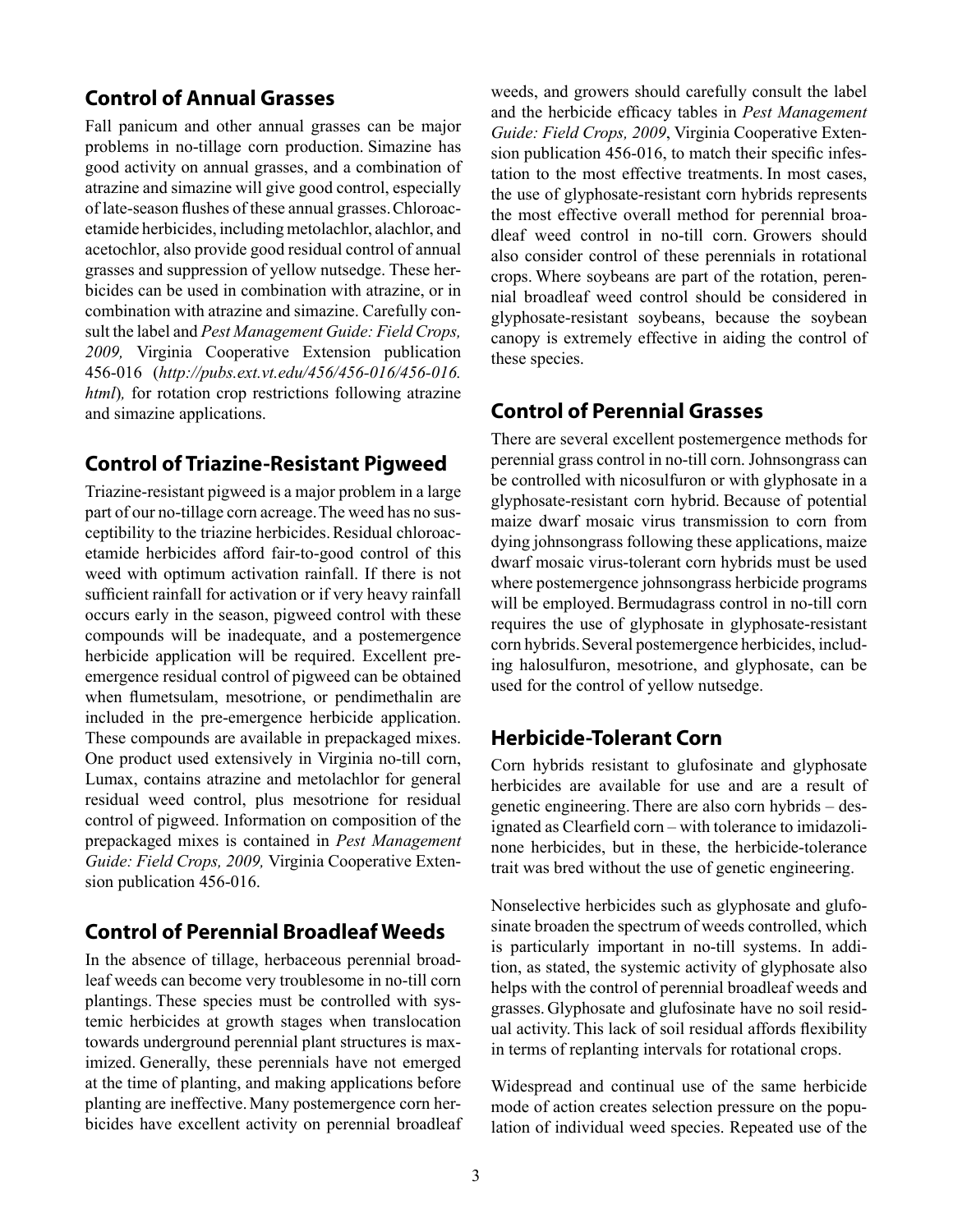same herbicide mode of action is the reason for rapidly increasing instances of weed resistance to herbicides worldwide. Therefore, special attention should be given to proper herbicide rotations and combinations to avoid the development of herbicide-resistant weed populations. Repeated use of the same herbicide can also result in a shift in weed species from those easily controlled to those more tolerant of the herbicide – even in the absence of the development of resistance.

### **Crop Residues**

Crop residue can play a very important role in a successful no-tillage program. Perennial legumes and/ or grass sod, annual crops, and fall-established small grains or legumes grown as cover crops each supply different types and quantities of residue.

### **Perennial Sod**

Residue from perennial forage or hay crops can produce some of the most favorable no-tillage planting conditions, provided the sod is relatively uniform. The soil is often in good physical condition, high in organic matter, and can supply considerable nitrogen to the corn, especially if the sod contained alfalfa or other legumes.Rotation with diverse crops typically reduces pest pressure.

#### **Special Concerns with Sod:**

Soil insects such as grubs (*Popillia japonica* Newman, *Phyllophaga* spp.), seed corn beetles (*Stenolophus lecontei* Chaudoir)**,** wireworms (*Agroites mancus* Say, *Limonius agonu*s Say), etc., can severely affect plant stands.Currently there are no corn hybrids with genetic traits to control these pests. Use of either a soil insecticide, such as Counter, or a seed-applied insecticide (Poncho or Cruiser) is recommended when planting notill corn into sod.

Cutworm problems should always be considered for no-tillage corn, although the percentage of fields generally requiring treatment is relatively small.A burndown of existing cover crops and weeds at least two weeks prior to planting will likely decrease problems with cutworms.Insecticides such as pyrethroids (Asana XL, Baythroid XL, Mustang Max, Warrior with Zeon 1EC) or organophosphates (Lorsban 4E, Orthern 97) will control cutworms when applied with pre-emergence herbicides if cutworms are present at the time of application.Fields should be scouted in the early season and,

if cutworms are present, an insecticide application may be warranted. Herculex I corn hybrids are genetically modified to produce a toxin and are labeled for control of cutworms and armyworms.

Killing sod in the fall – prior to spring corn planting – is generally more successful than trying to control sod in spring. In fact, this practice is advised whenever possible.When planting into sod, a single application of paraquat may not give adequate control of grasses such as orchardgrass and fescue.Atrazine – because it has both foliar and soil residual activity – must be included to help control these perennial grasses.Control of sod is frequently reduced when activation rainfall is not received shortly after the herbicide application. Without rainfall, only the foliar component of the atrazine is working. Two applications of paraquat, 10 to 14 days apart, can also be effective on orchardgrass and fescue.See the herbicide section of this publication and *Pest Management Guide: Field Crops, 2009,* Virginia Cooperative Extension publication 456-016, for additional information.

#### **Small Grain Residue**

Rye, barley, and wheat can be used as cover crops preceding no-tillage corn. Rye is the most desirable from a residue standpoint, because it grows more rapidly in the spring and is easily killed with herbicides. Paraquat is generally the most effective burndown herbicide for small-grain cover crops, and it should be used in combination with atrazine. Glyphosate is generally not recommended for small-grain, cover-crop burndown, because small-grain plants treated with it do not become brittle, break off, and form suitable mulch for no-till planting. Instead, small-grain plants treated with glyphosate remain upright and continue to allow loss of soil moisture for an extended amount of time after application.

Rye is the best cereal grain cover to plant for establishment of a no-tillage residue for corn.Wheat and barley can also be used but may not produce sufficient growth by corn planting time to provide good residue coverage.Cereal cover crops should not be allowed to grow beyond the boot stage before killing. If allowed to get too tall or possibly even mature prior to killing, they will take longer to form the mulch layer and can deplete the soil of valuable moisture.Also, grain that has headed serves as a host for thrips (*Thysanoptera sp*.) that can move into corn once it emerges. Rye covers should be killed before they are 30 inches tall. Sufficient residue volume is usually achieved if herbicides are applied to rye after it reaches a height of 20 inches.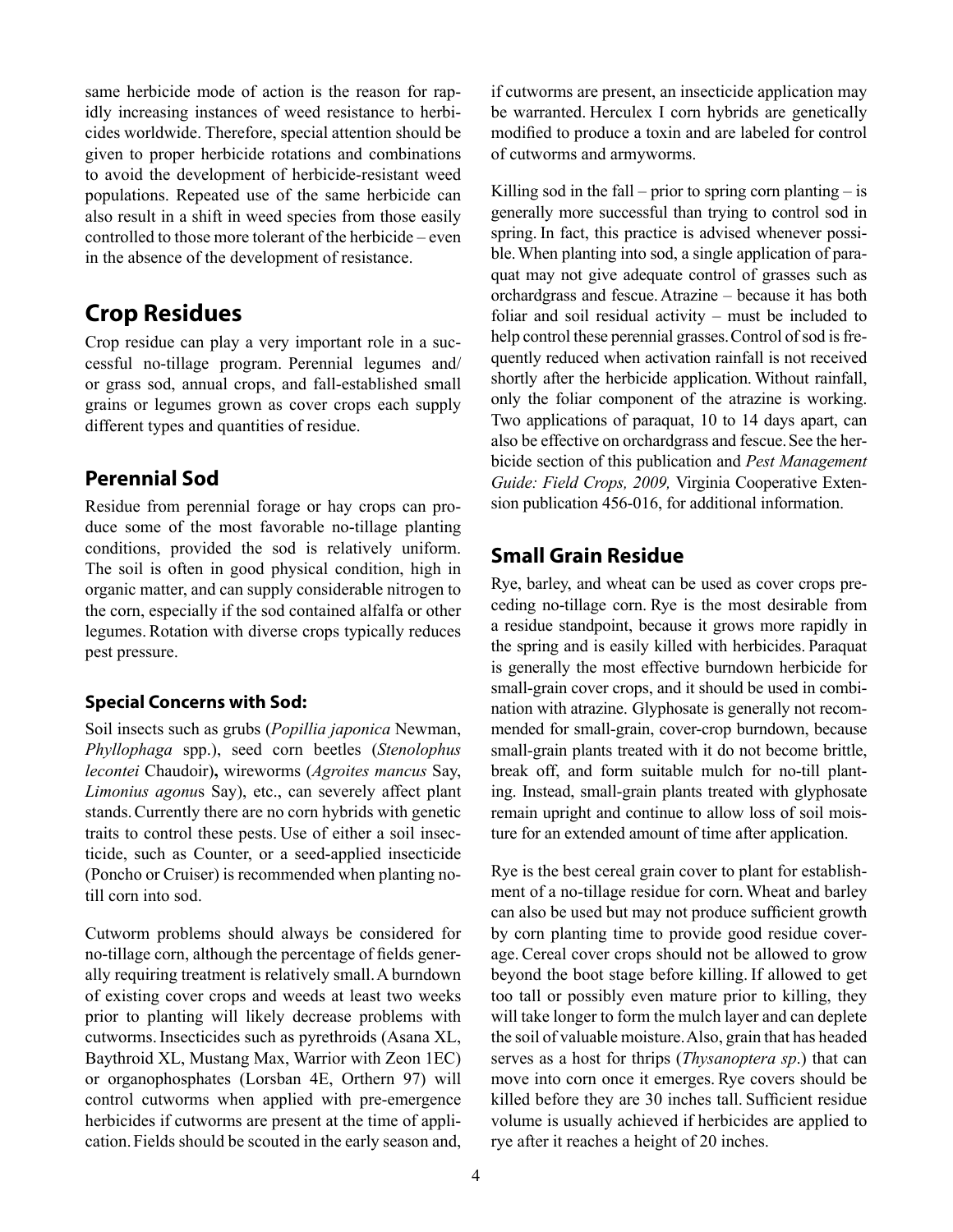

Figure 1. Rye cover crop at the appropriate stage for termination

#### **Special Concerns With Small-Grain Residue:**

Armyworms are attracted to a killed small-grain cover. Pre-emergence broadcast application of a pyrethroid insecticide is generally recommended to control these pests if planting is to occur before the cover crop is completely killed. Heavy armyworm populations may require a follow-up insecticide. A control treatment for armyworms is recommended if 35 percent or more of the plants are infested and 50 percent or more defoliation is seen on the damaged plants – provided that larvae average less than 0.75 inch in length. Worms longer than 1.25 inches usually have completed their feeding.

Cutworms can often be a problem in no-tillage.Broadcast application of a pyrethroid insecticide at planting is generally recommended to control these pests if the small-grain mulch has not been completely killed.Some products are labeled for application in a T-band over the row.After the corn has emerged and passed through the two-leaf growth stage, if 10 percent or more of the young plants show fresh leaf feeding and cutworms are present, a rescue treatment should be applied. Once the corn has reached the three-leaf growth stage, a rescue treatment should be applied if 5 percent of the plants are cut and there are four or more cutworms per 100 plants. Systemic insecticides do not provide adequate control of cutworms; therefore, application of directed sprays of labeled pyrethroids or organophosphates may be needed if thresholds are reached.

Slugs thrive under high-moisture conditions with moderate temperatures – conditions that often occur with

no-tillage planting of corn. They survive under crop residue and move to the corn after burndown of weeds or cover crops. Slugs are mainly nocturnal, so only the symptoms of feeding are evident during daylight. During daylight inspections, slime trails left on debris and soil provide evidence that slugs are present. Slugs feed only on green plant tissue, leaving the leaf veins undamaged, resulting in a skeletonized appearance of leaves when heavy feeding pressure occurs.

Slug damage is most severe in corn that is slow to emerge, so management practices that encourage early growth will help avoid damage. Some examples of those practices are: use of starter fertilizer; not planting until midmorning soil temperatures, measured at the planting depth, have reached 50 degrees; and the use of row cleaners or strip tillage to move residue away from the crop row. There are commercially available metaldehyde slug baits that can be applied to control slugs, however the window of activity for this bait is limited, relying upon application at the time of peak slug activity to achieve optimum control.These products can also be costly to apply.

#### **Legume Cover Crops**

Hairy vetch, Austrian winter peas, and crimson clover are nitrogen-producing winter annuals. These legumes are capable of producing up to 125 pounds of nitrogen per acre if they are planted early in the fall and are killed as late as possible in the spring. Most of the nitrogen supplied by legumes is in the top growth. To obtain 100 pounds of nitrogen per acre, approximately 3,000 pounds of legume dry matter must be produced. In most years, this may not occur until after the normal corn planting date.



Figure 2. Hairy vetch cover crop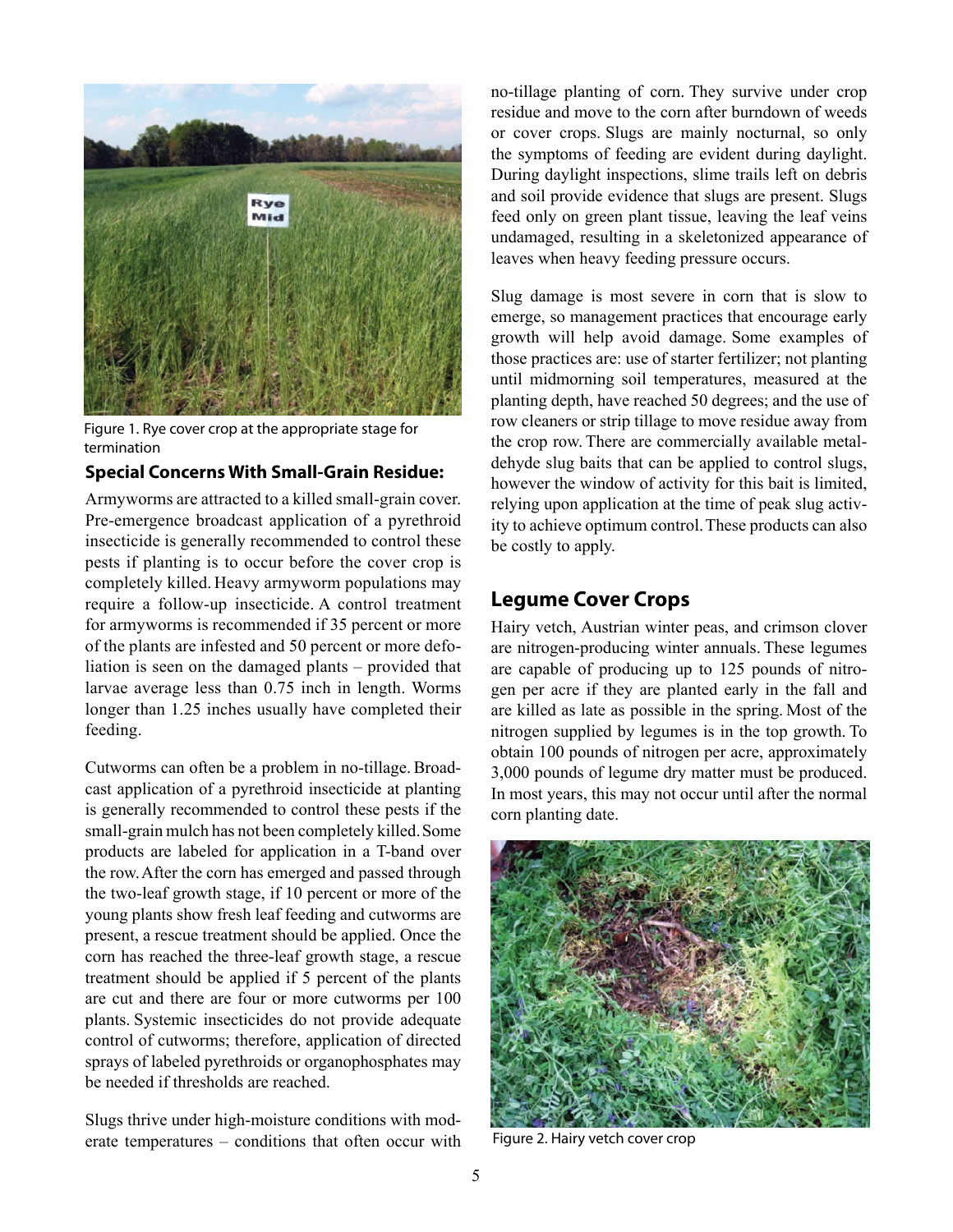### **Double-Crop Stubble**

The residue present after a soybean crop that was notilled into small-grain stubble provides an excellent, water-conserving mulch for planting no-tillage corn.



Figure 3. No-tillage corn planting into double-crop soybean residue

#### **Special Concerns With Small Grain/Double-Crop Stubble:**

Cutworm infestations should always be monitored in no-tillage corn, especially when planting in double-crop soybean stubble, although less than 2 percent of cornfields typically have significant damage when planted into soybean stubble.

### **Corn Stubble**

Corn can be planted no-tillage into corn stubble with success; however, there are several weeds, insects, and diseases that may be more difficult to control. The conservation of soil and moisture is better with no-tillage planting into corn stubble than with conventional tillage, but the movement of equipment over wetter soils may pose a significant surface compaction problem. Even though many producers are using corn stubble as mulch, greater yields may be obtained when the previously mentioned mulches are used.It should be kept in mind that, when planting without tillage, it is particularly important to practice crop rotation as a means of avoiding pests and pathogens, and to allow rotation of herbicides to prevent selecting for herbicide-resistant weeds.

#### **Special Concerns With a Corn Stover Residue:**

Foliar diseases can and often do cause death of leaves and may prematurely kill the plant.This reduces the photosynthetic area and thereby reduces the carbohydrate

available to kernel fill. These diseases can also predispose the plant to stalk rotting and lodging.

Three leaf-blighting diseases of major concern are southern leaf blight (*Bipolaris maydis),* northern leaf blight (*Exserohilum turcicum*), and gray leaf spot (*Cercospora zeae-maydis*). These diseases overwinter in corn stubble, and their development is favored by periods of warm, wet weather. Gray leaf spot lesions are gray to tan, long (1.5 inches to 2.5 inches), narrow (0.125 inch to 0.25 inch), sharply rectangular, and they run parallel to leaf veins. The lesions develop first on the lower leaves and progress up the plant with time. Under favorable conditions (80 degrees to 90 degrees with high relative humidity and periods of dew or free water on the leaf surface), extensive leaf blighting can occur as the lesions merge.The entire leaf or leaves can be killed and the plant may be prematurely killed.

Gray leaf spot has generally been associated with the corn production areas west of the Blue Ridge, but it is not uncommon in many areas of midwestern and eastern Virginia. The use of no-tillage or reduced-tillage practices generally results in increased gray leaf spot incidence and intensity. In some situations where these tillage practices have been coupled with continuous corn production, this disease has been observed in fields as early as pretassel and resulted in significant yield losses.Commercial hybrids with resistance or tolerance to gray leaf spot are available, although none are immune.



Figure 4. Gray leaf spot on corn

Northern corn leaf blight can be distinguished by long (2 inches to 6 inches), wide (1 inch to 1.5 inches), elliptical or boat-shaped lesions. The lesions are tan to gray-green, and upon close examination may show faint concentric rings of spores on the lesion surface. Generally, the lower leaves show disease first. This